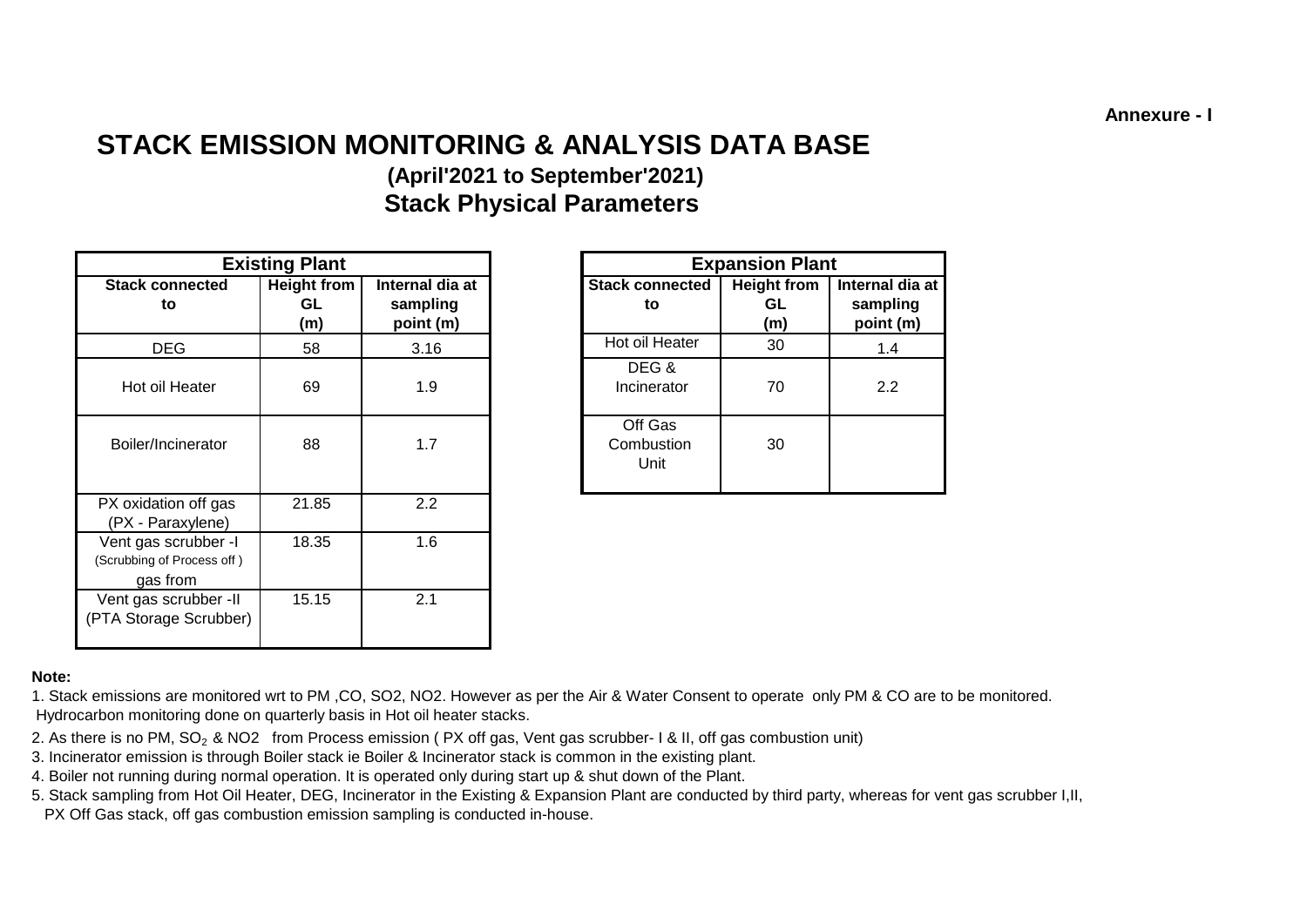## **ANALYSIS RESULTS**

**Month -April'2021**

|       |                             |                   |            |       | <b>Existing Plant</b>          |                        |                         |                          | <b>Expansion Plant</b>   |                                     |  |
|-------|-----------------------------|-------------------|------------|-------|--------------------------------|------------------------|-------------------------|--------------------------|--------------------------|-------------------------------------|--|
| S No. | <b>Parameter</b>            | Hot oil<br>heater | <b>DEG</b> |       | Incinerator   PX off gas Stack | Vent gas<br>scrubber-I | Vent gas<br>scrubber-II | <b>Hot Oil</b><br>Heater | DEG &<br>Incinerat<br>or | <b>Off Gas</b><br><b>Combustion</b> |  |
|       | PM (mg/Nm3)                 | 72.3              |            |       |                                |                        |                         | 98.9                     |                          |                                     |  |
|       | CO ( %, v/v)                | 72.6              |            |       |                                | 0.16                   |                         |                          | 63.8                     |                                     |  |
| ◠     | $SO2$ (mg/Nm3)              | 487.8             | stop**     | stop' |                                | Not venting            | Not venting             | 452.3                    | Standby                  |                                     |  |
|       | $NO2$ (mg/NM <sup>3</sup> ) | 321.2             |            |       |                                |                        |                         | 318.2                    |                          |                                     |  |

# **ANALYSIS RESULTS**

|                       |                  |                   |            |       | <b>Month - May'2021</b>        |                        |                         |                                 |                           |                        |
|-----------------------|------------------|-------------------|------------|-------|--------------------------------|------------------------|-------------------------|---------------------------------|---------------------------|------------------------|
| <b>Existing Plant</b> |                  |                   |            |       |                                |                        |                         | <b>Expansion Plant</b>          |                           |                        |
| S No.                 | <b>Parameter</b> | Hot oil<br>heater | <b>DEG</b> |       | Incinerator   PX off gas Stack | Vent gas<br>scrubber-I | Vent gas<br>scrubber-II | <b>Hot Oil</b><br><b>Heater</b> | DEG &<br>Incinerat<br>or. | Off Gas<br> Combustion |
|                       | PM (mg/Nm3)      | 89.3              |            |       |                                |                        |                         | 80.6                            |                           |                        |
|                       | CO ( %, v/v)     | 70.2              |            |       | 0.14                           |                        |                         | 62.9                            |                           |                        |
| $\bullet$             | $SO2$ (mg/Nm3)   | 517.8             | stop**     | stop' |                                | Not venting            | Not venting             | 411.9                           | Standby                   |                        |
| 4                     | $NO2$ , (mg/Nm3  | 346.2             |            |       |                                |                        |                         | 245.5                           |                           |                        |

# **WBPCB SAMPLING:** May'2021

|       |                  |                   | <b>Existing Plant</b> |                    | <b>Expansion Plant</b> |                             |
|-------|------------------|-------------------|-----------------------|--------------------|------------------------|-----------------------------|
| S No. | <b>Parameter</b> | Hot oil<br>heater | <b>DEG</b>            | <b>Incinerator</b> | <b>Hot Oil Heater</b>  | DEG &<br><b>Incinerator</b> |
|       | PM (mg/Nm3)      | 65.21             | stop**                | stop               | 107.60                 | stop                        |

|       | <b>Mav'2021</b>  |                   | <b>Existing Plant</b> | <b>Expansion Plant</b> |                       |                             |
|-------|------------------|-------------------|-----------------------|------------------------|-----------------------|-----------------------------|
| S No. | <b>Parameter</b> | Hot oil<br>heater | <b>DEG</b>            | <b>Incinerator</b>     | <b>Hot Oil Heater</b> | DEG &<br><b>Incinerator</b> |
|       | NMHC (ppm)       | <1.0              | stop**                | stop                   | < 1.0                 | stop                        |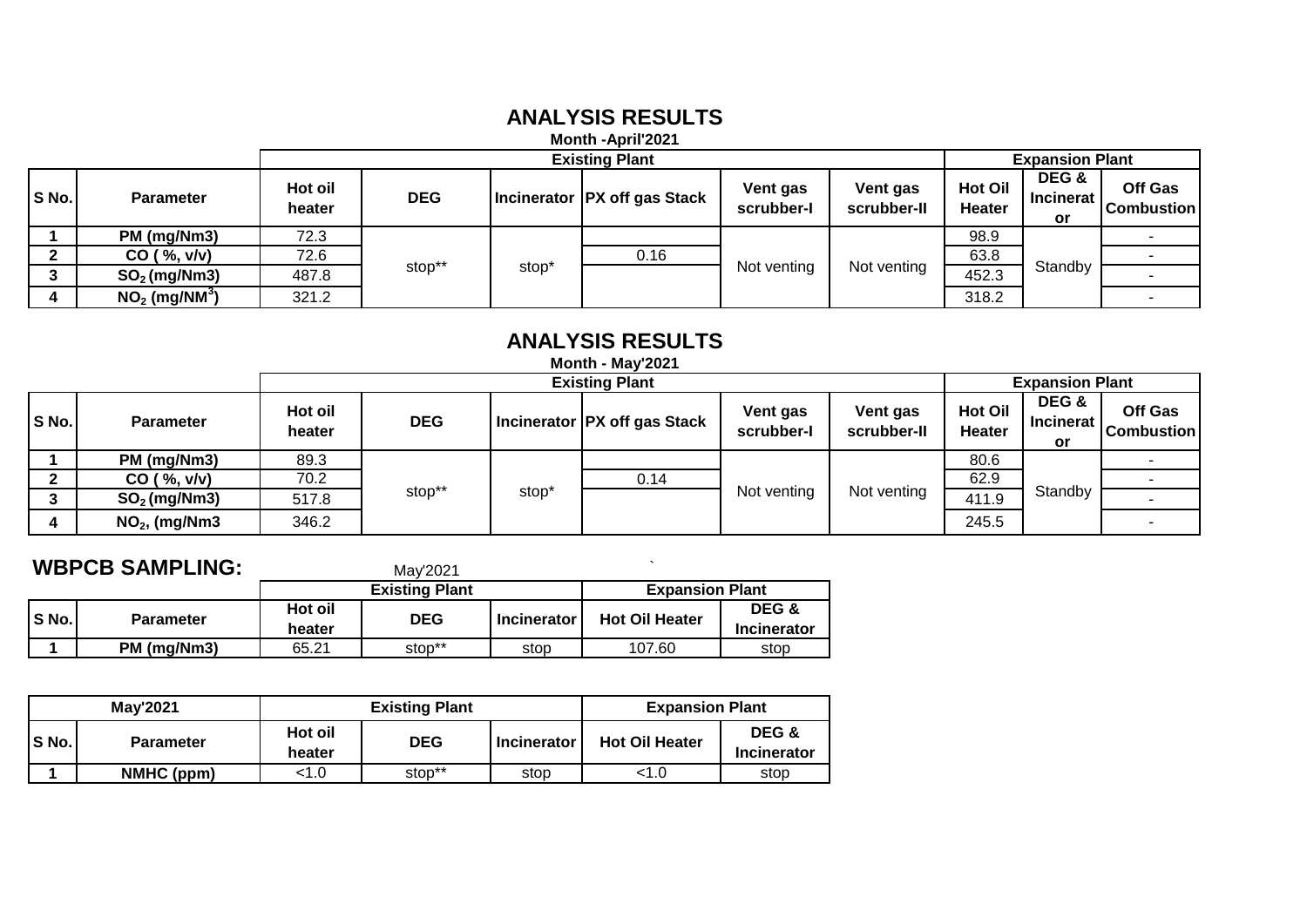### **Month -June'2021 ANALYSIS RESULTS**

|       |                  |                   |            |                   | <b>MONTH</b> -JUNE ZUZ I         |                        |                         |                                 |                                 |                              |
|-------|------------------|-------------------|------------|-------------------|----------------------------------|------------------------|-------------------------|---------------------------------|---------------------------------|------------------------------|
|       |                  |                   |            |                   | <b>Existing Plant</b>            |                        |                         |                                 | <b>Expansion Plant</b>          |                              |
| S No. | <b>Parameter</b> | Hot oil<br>heater | <b>DEG</b> |                   | Incinerator   PX off gas Stack ' | Vent gas<br>scrubber-I | Vent gas<br>scrubber-II | <b>Hot Oil</b><br><b>Heater</b> | DEG &<br><b>Incinerat</b><br>or | Off Gas<br><b>Combustion</b> |
|       | PM (mg/Nm3)      | 96.2              |            |                   |                                  |                        |                         | 49.3                            |                                 |                              |
| ົ     | CO (ppm)         | 91.6              |            |                   | 0.12                             |                        |                         | 78.6                            |                                 |                              |
| ົ     | $SO2$ (mg/Nm3)   | 524               | stop**     | stop <sup>*</sup> |                                  | Not venting            | Not venting             | 394.9                           | standby                         |                              |
| 4     | $NO2$ , (mg/Nm3  | 236.7             |            |                   |                                  |                        |                         | 181.2                           |                                 |                              |

### **ANALYSIS RESULTS**

**Month - July'2021**

|         |                  |                   |            |                            | <b>Existing Plant</b> |                        |                         | <b>Expansion Plant</b>   |                                 |                              |
|---------|------------------|-------------------|------------|----------------------------|-----------------------|------------------------|-------------------------|--------------------------|---------------------------------|------------------------------|
| S No.   | <b>Parameter</b> | Hot oil<br>heater | <b>DEG</b> | I Incinerator <sup>1</sup> | PX off gas Stack      | Vent gas<br>scrubber-l | Vent gas<br>scrubber-II | <b>Hot Oil</b><br>Heater | DEG &<br><b>Incinerat</b><br>or | Off Gas<br><b>Combustion</b> |
|         | PM (mg/Nm3)      |                   |            |                            |                       |                        |                         | 39.8                     |                                 |                              |
|         | CO (ppm)         |                   |            |                            | 0.13                  |                        |                         | 71.6                     |                                 |                              |
| ◠<br>J. | $SO2$ (mg/Nm3)   | <b>SDM</b>        | stop**     | stop <sup>*</sup>          |                       | Not venting            | Not venting             | 383.4                    | standby                         |                              |
|         | $NO2$ , (mg/Nm3  |                   |            |                            |                       |                        |                         | 172.6                    |                                 |                              |

#### **ANALYSIS RESULTS Month - August'2021**

|       |                       |                   |            |                   | Month - August 2021 |                        |                         |                          |                                 |                              |  |
|-------|-----------------------|-------------------|------------|-------------------|---------------------|------------------------|-------------------------|--------------------------|---------------------------------|------------------------------|--|
|       | <b>Existing Plant</b> |                   |            |                   |                     |                        |                         |                          | <b>Expansion Plant</b>          |                              |  |
| S No. | <b>Parameter</b>      | Hot oil<br>heater | <b>DEG</b> | Incinerator       | PX off gas Stack    | Vent gas<br>scrubber-l | Vent gas<br>scrubber-II | <b>Hot Oil</b><br>Heater | DEG &<br><b>Incinerat</b><br>or | Off Gas<br><b>Combustion</b> |  |
|       | PM (mg/Nm3)           | 91.7              |            |                   |                     |                        |                         | 90.5                     |                                 |                              |  |
|       | CO (ppm)              | 93.4              |            |                   | 0.14                |                        |                         | 76.8                     |                                 |                              |  |
| 3     | $SO2$ (mg/Nm3)        | 533.1             | stop**     | stop <sup>*</sup> |                     | Not venting            | Not venting             | 396.4                    | standby                         |                              |  |
|       | $NO2$ , (mg/Nm3       | 277.5             |            |                   |                     |                        |                         | 192.8                    |                                 |                              |  |

|       | August'2021      |                   | <b>Existing Plant</b>            | <b>Expansion Plant</b> |                       |                             |
|-------|------------------|-------------------|----------------------------------|------------------------|-----------------------|-----------------------------|
| S No. | <b>Parameter</b> | Hot oil<br>heater | <b>DEG</b><br><b>Incinerator</b> |                        | <b>Hot Oil Heater</b> | DEG &<br><b>Incinerator</b> |
|       | NMHC (ppm)       | <1.0              | stop**                           | stop                   | <1.0                  | stop                        |